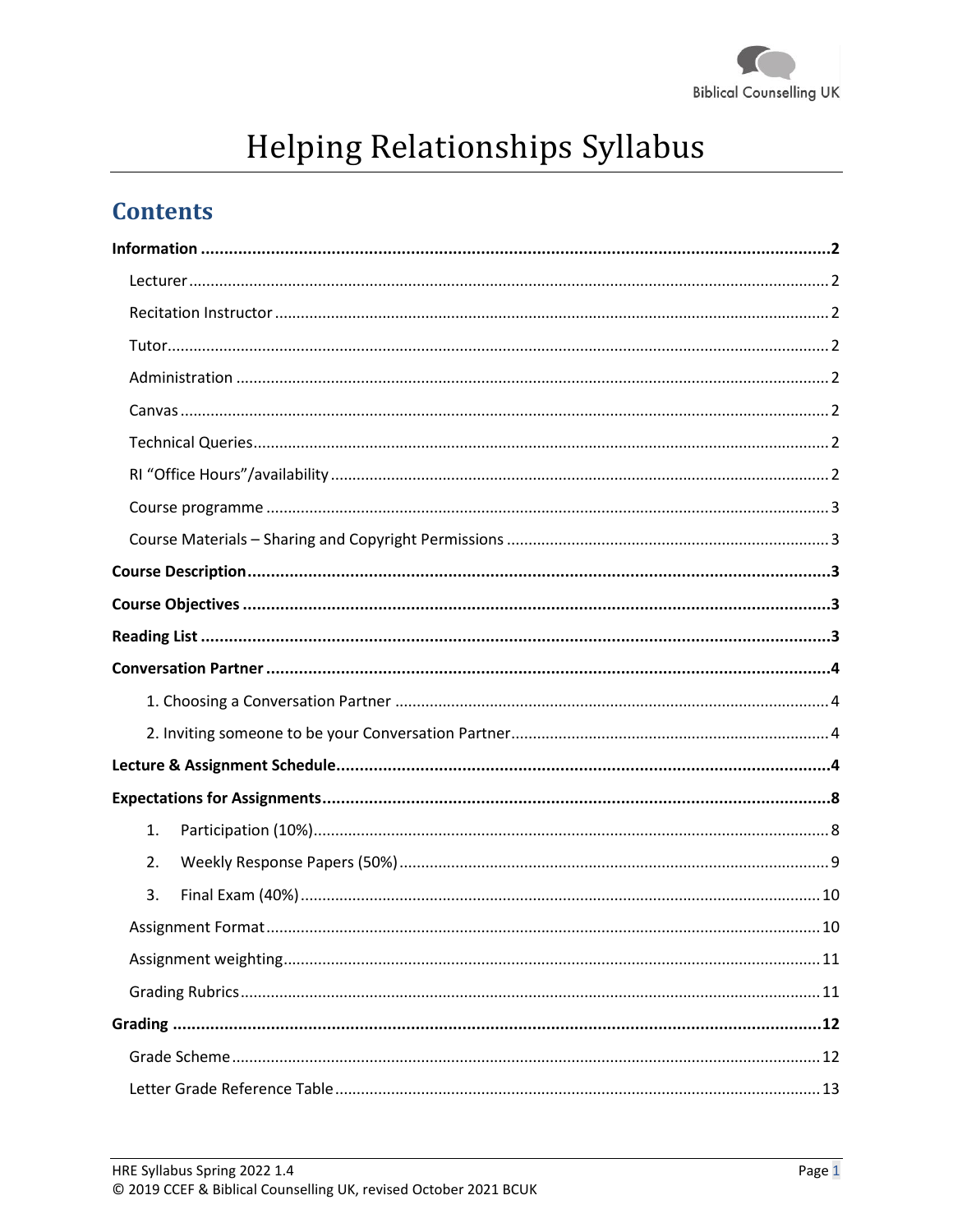# **Information**

| <b>Lecturer</b>                          | Ed Welch, Ph.D., M.Div., CCEF Faculty & Counselor                                                                                                                                                                                                                                                                                                          |  |  |
|------------------------------------------|------------------------------------------------------------------------------------------------------------------------------------------------------------------------------------------------------------------------------------------------------------------------------------------------------------------------------------------------------------|--|--|
| <b>Recitation</b><br><b>Instructor</b>   | You will be assigned a Recitation Instructor (RI) from Biblical Counselling UK who<br>will grade your assignments and field questions about the assignments. You can<br>contact your RI through your Canvas in-box.                                                                                                                                        |  |  |
| <b>Tutor</b>                             | Your course tutor will lead the fortnightly seminars and help guide you through<br>the material presented by Dr. Welch and address questions and concerns.                                                                                                                                                                                                 |  |  |
|                                          | You can contact your Tutor through your Canvas in-box.                                                                                                                                                                                                                                                                                                     |  |  |
| <b>Administration</b>                    | For queries about the administration of the course (including queries about<br>course access, passwords, withdrawals, requests to take final exams early, and<br>extensions over 7 days) please contact Biblical Counselling UK Course<br>Administration - courses@biblicalcounselling.org.uk.                                                             |  |  |
|                                          | To help us respond to your query, please always state the module you are taking<br>and the name of your RI.                                                                                                                                                                                                                                                |  |  |
| <b>Canvas</b>                            | Canvas is an online learning platform that hosts your course materials (videos,<br>audio files, course documents) and enables you to communicate with your RI and<br>the other students in your class. Assignments should always be submitted<br>electronically through Canvas.                                                                            |  |  |
|                                          | Details of the technical requirements of Canvas are available from:<br>https://community.canvaslms.com/t5/Canvas-Basics-Guide/What-are-the-<br>browser-and-computer-requirements-for-Canvas/ta-p/66                                                                                                                                                        |  |  |
|                                          |                                                                                                                                                                                                                                                                                                                                                            |  |  |
|                                          | If you experience an error uploading your file, you should contact Biblical<br>Counselling UK Course Administration (see Technical Queries, below) and notify<br>your RI of the problem before the deadline for the assignment.                                                                                                                            |  |  |
| <b>Technical Queries</b>                 | For help with common problems, please see "How to Ask for Help and Technical<br>Troubleshooting" within the Student Orientation material on your Canvas<br>dashboard.                                                                                                                                                                                      |  |  |
|                                          | If you cannot resolve your difficulty or experience technical problems when using<br>the Canvas platform, please contact Biblical Counselling UK Course<br>Administration - courses@biblicalcounselling.org.uk. If we are not able<br>to resolve your problem, we may ask you to submit a support ticket using the<br>Report a Problem link within Canvas. |  |  |
| <b>RI</b> "Office<br>Hours"/availability | Your Recitation Instructor will contact you at the start of term to let you know<br>the days during the week where he or she will be available to respond to you.                                                                                                                                                                                          |  |  |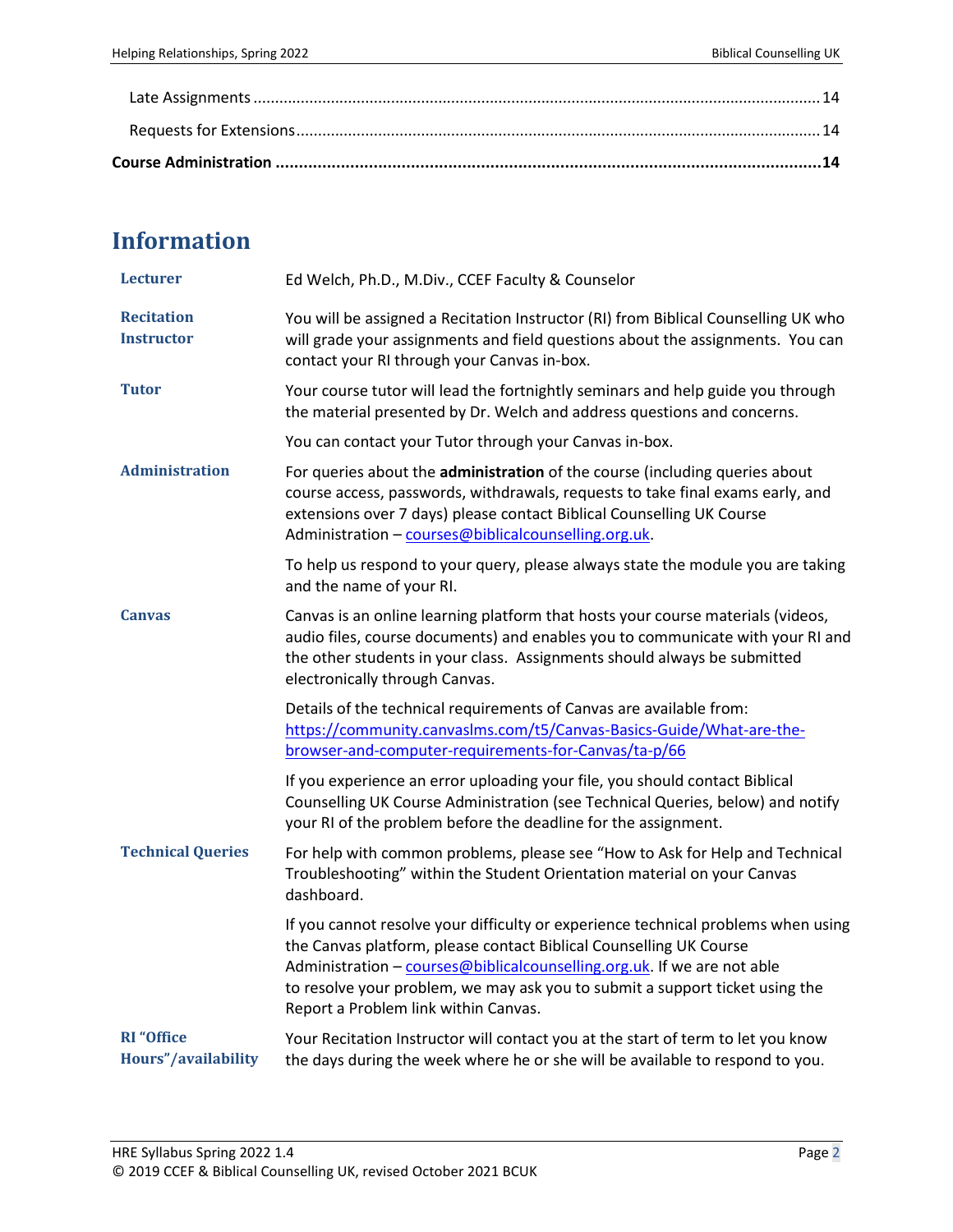| Course programme                                                                   | You are expected to watch the assigned video(s) each week (approximately 2 to 3<br>hours), and complete and submit your assignments as listed in this course<br>syllabus.                                                                                                                                                                                                                                                                                                                             |  |
|------------------------------------------------------------------------------------|-------------------------------------------------------------------------------------------------------------------------------------------------------------------------------------------------------------------------------------------------------------------------------------------------------------------------------------------------------------------------------------------------------------------------------------------------------------------------------------------------------|--|
|                                                                                    | The Community Group discussions will take place during the six fortnightly<br>seminars and are integral to the module. Attendance is very important not only<br>to you but to the others in your Community Group. You are permitted to miss<br>only one seminar during the course of the term.                                                                                                                                                                                                        |  |
| <b>Course Materials -</b><br><b>Sharing and</b><br>Copyright<br><b>Permissions</b> | As a reminder, all materials provided to you for this course through Canvas are<br>copyrighted by CCEF or other publishers, to whom we pay a fee for their use.<br>These materials include the course syllabus, assignments, articles, and<br>video/audio lectures. You may not reproduce or share any of these materials<br>without the prior permission of Biblical Counselling UK.                                                                                                                 |  |
|                                                                                    | As an exception to this policy, CCEF allow students to share up to 10 copies of<br>Journal of Biblical Counseling (JBC) articles from the course for use in their<br>personal ministry. Examples of this would include sharing an article with a<br>counsellee, spouse, friend or small group. This is strictly limited to JBC articles. If<br>you wish to share a JBC resource with more than 10 people, you will need to<br>make an application via the <b>permissions page</b> on the CCEF website |  |

### **Course Description**

Let's say you have a basic and growing understanding of biblical counselling. You know the key ideas and have been able to apply them to yourself. Now comes the hard part: How do you apply this understanding in your everyday relationships? This class will take the content you already know and get specific about how you can actually deliver the content. Case studies, lectures, and group discussions will help you grow in your ability to listen well, know people, interpret another person's story from a biblical perspective, and offer biblically-based truth that will motivate others in their growth in Christ.

# **Course Objectives**

This course will enable students to love others, using words, with increasing skill. Specifically:

- 1. To locate the seed of all counselling ministry in two people praying together,
- 2. To develop an attractive, adaptable, flexible and transferable ministry method, and
- 3. To identify and practice the basic methodological principles that are emerging in biblical counselling.

### **Reading List Required Textbooks**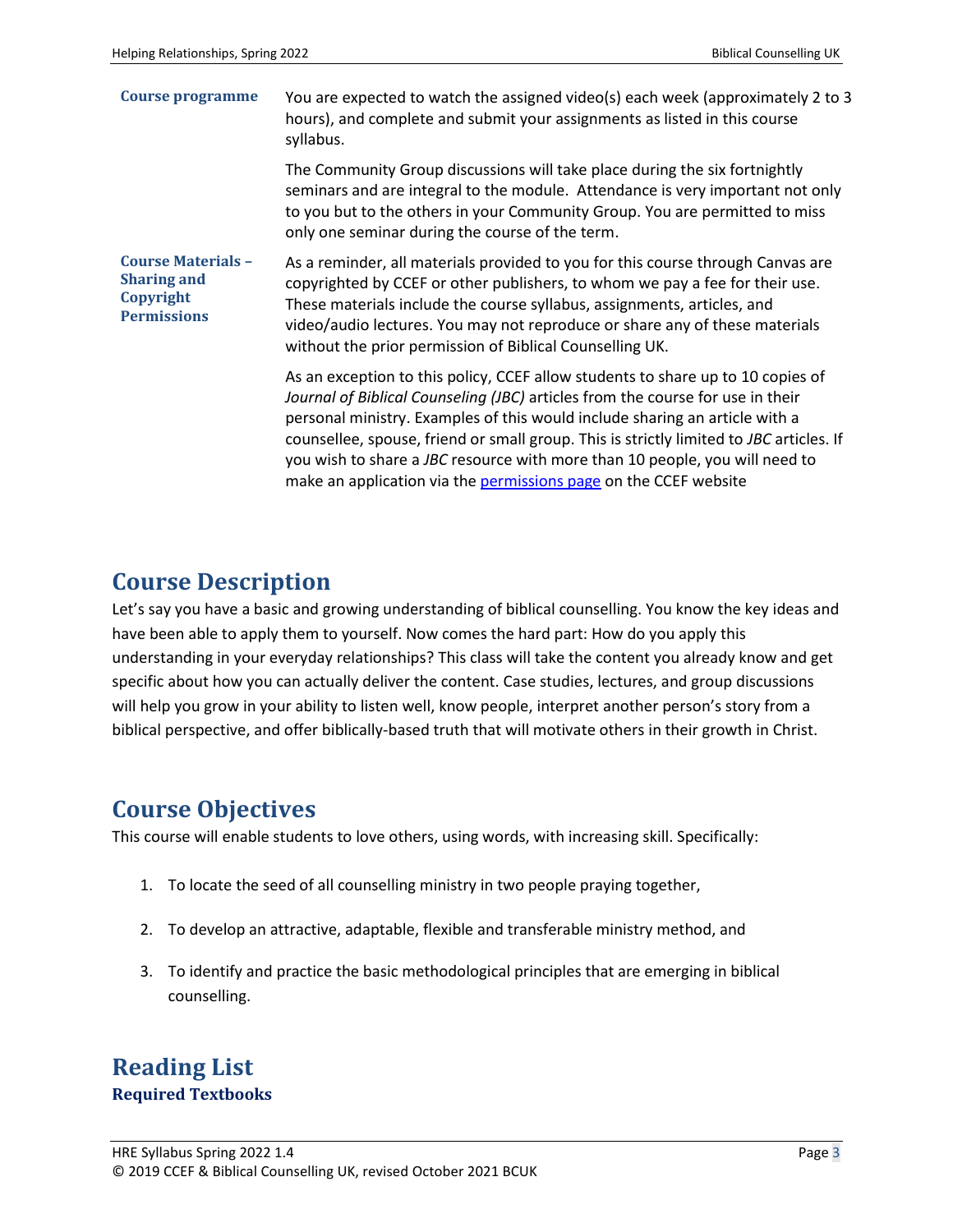*Side by Side* by Ed Welch *The Heart of a Servant Leader* by C. John Miller *The Gift of Therapy* by Irvin Yalom

"X-Ray Questions" by David Powlison, (JBC, 18:1, 1999, pp. 2-9) (available in Canvas)

### **Conversation Partner**

Students are required to meet with someone on a weekly basis for extended conversations throughout the module. You will be writing about this particular relationship in some of your assignments.

#### **1. Choosing a Conversation Partner**

- A weekly 1:1 conversation with the same person, roughly an hour in length
- Aim is to improve your ability to be helpful to others in conversation
- Someone who will be reliable in meeting regularly, and thoughtful, honest and reasonably open in conversation with you
- Should be a Christian from your church since this means a structure will be in place for accountability and safeguarding. If you wish to meet with someone outside your church, you will need the written approval of your course tutor
- Not a family member, or anyone under 18

#### **2. Inviting someone to be your Conversation Partner**

We suggest speaking to them - in person, not by email or text message - along the following lines:

Next term, I'm doing a course with Biblical Counselling UK that is focussing on being helpful and encouraging in conversations. As part of that, I need to arrange to meet with someone each week for about an hour or so's conversation. The idea would be to talk with them about their Christian life; about issues they are facing; about ways they are trying to grow; about their encouragements and their struggles and seek to be a help to them in all of that.

I'm wondering if you would be interested. We'd just need to be able to meet each week and you'd need to be happy that in general terms and without using names, I could write about our conversations in some of the papers I need to hand in.

It is important that students should not over-estimate their capacity in pastoral care or counselling.

These foundational courses don't qualify a student to 'do biblical counselling' and BC UK never encourages students (even those who have completed the Certificate Course) to describe themselves as 'biblical counsellors' since the term is confusing and may suggest an accreditation that doesn't exist.

# **Lecture & Assignment Schedule**

Please refer to the "Expectations for Assignments" and Grading Rubrics for a more thorough description of assignments and to the "Reading List" for the complete reading list.

Further information for Response Papers and Community Group meetings are in Canvas.

Due dates for assignments are listed in Canvas and are due by 11:55 PM on the due date.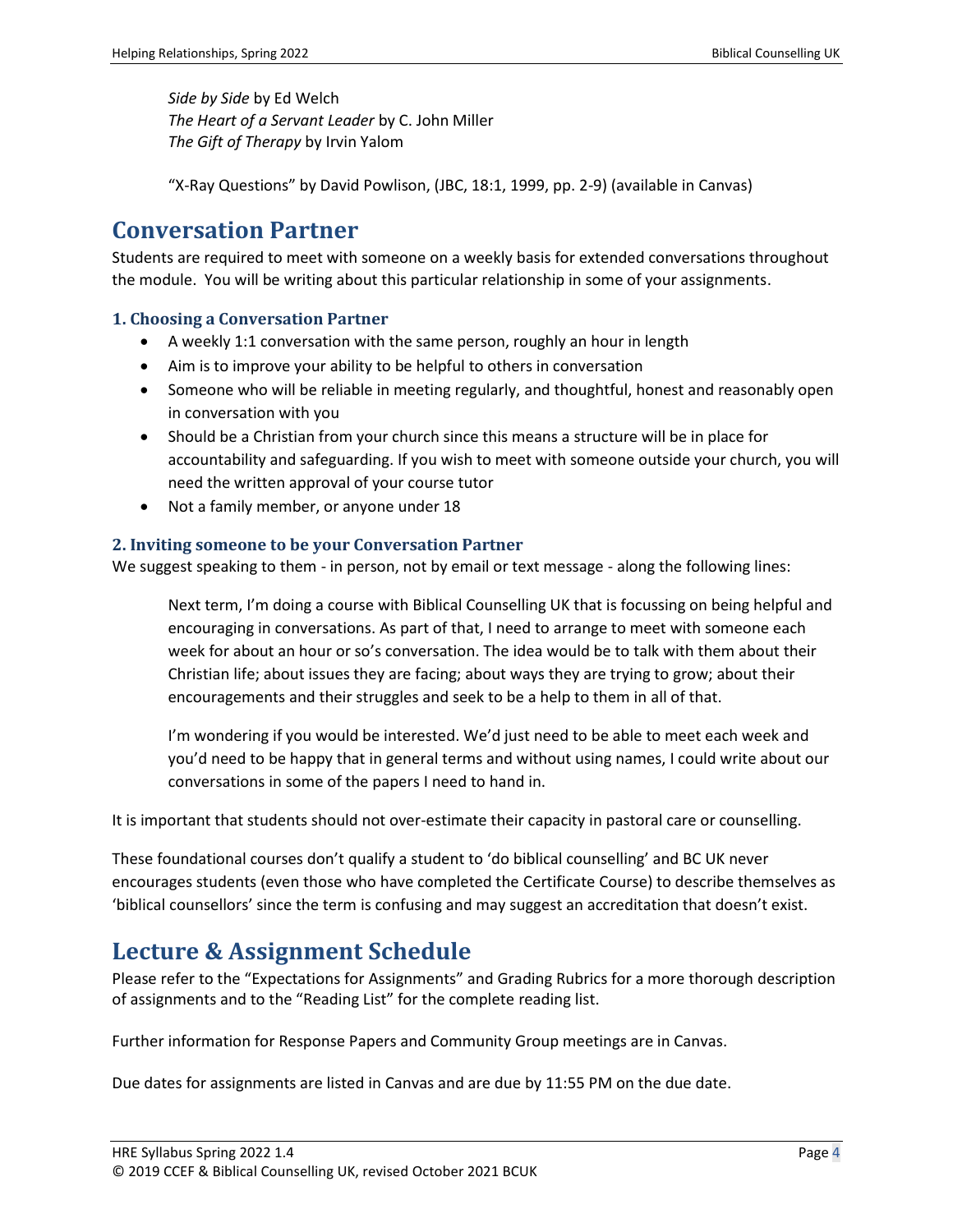| Week 1 | Watch<br>Lecture 1: Introduction (1hr 4min)                                                                                  |  |  |
|--------|------------------------------------------------------------------------------------------------------------------------------|--|--|
|        | Lecture 2: Essential Skills for Everyday Conversation (56 min)                                                               |  |  |
|        | Read                                                                                                                         |  |  |
|        | Welch, Side by Side, chap 1-6                                                                                                |  |  |
|        | <b>Submit</b>                                                                                                                |  |  |
|        | Introduce Yourself assignment<br>Response Paper #1                                                                           |  |  |
|        |                                                                                                                              |  |  |
|        | <b>Complete</b><br>Secure Extended Conversation partner                                                                      |  |  |
|        |                                                                                                                              |  |  |
| Week 2 | Watch<br>Lecture 3: Essential Skills for Everyday Conversations, Part 2: You Give Help (1hr 24min)                           |  |  |
|        |                                                                                                                              |  |  |
|        | Read<br>Welch, Side by Side, chapters 7 to Conclusion                                                                        |  |  |
|        |                                                                                                                              |  |  |
|        | <b>Submit</b><br>Response Paper #2                                                                                           |  |  |
|        | <b>Complete</b>                                                                                                              |  |  |
|        | Community Group Discussion #1 (at Seminar 1)                                                                                 |  |  |
|        | Extended Conversation - when talking with your ECP, learn something of their story (See RP3)                                 |  |  |
| Week 3 | <b>Watch</b>                                                                                                                 |  |  |
|        | Lecture 4: Skills for Longer Walks (58min)<br>Lecture 5: Know People, Part 1 (31min)                                         |  |  |
|        | Lecture 6: Specific Struggles (17min)                                                                                        |  |  |
|        | Read                                                                                                                         |  |  |
|        | 1. Powlison, "X-Ray Questions"                                                                                               |  |  |
|        | 2. Yalom, The Gift of Therapy, Intro and chapters 1-8                                                                        |  |  |
|        | 3. Read 3 blogs:<br>https://www.ccef.org/scripture-about-ptsd/                                                               |  |  |
|        | https://www.ccef.org/dsm-5-new-normal/                                                                                       |  |  |
|        | https://www.ccef.org/how-biblical-counselor-thinks-about-panic-attacks-most-read-2012-10/                                    |  |  |
|        | <b>Submit</b>                                                                                                                |  |  |
|        | Response Paper #3                                                                                                            |  |  |
|        | Complete                                                                                                                     |  |  |
|        | Extended Conversation - Make a point of asking for prayer from your conversation partner as                                  |  |  |
|        | well as praying for them. Look for opportunities in everyday conversations to ask for prayer or<br>pray for others (see RP4) |  |  |
|        |                                                                                                                              |  |  |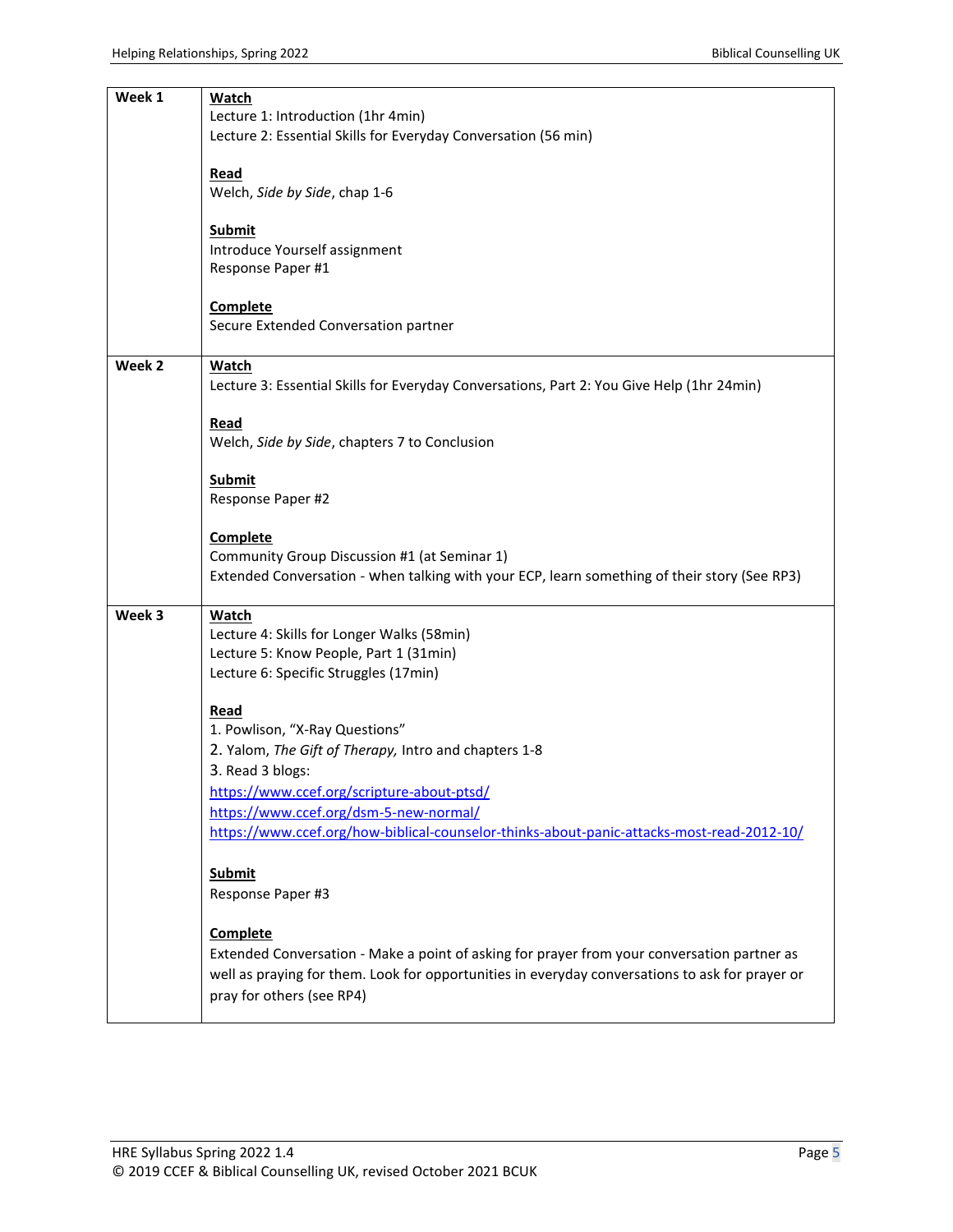| Week 4 | <b>Watch</b>                                                                                    |  |  |
|--------|-------------------------------------------------------------------------------------------------|--|--|
|        | Lecture 7: Skills for Longer Walks: Know People, Part 2 (49min)                                 |  |  |
|        | Student Interview, Part 1 (15min)                                                               |  |  |
|        | Student Interview, Part 2 (17min)                                                               |  |  |
|        |                                                                                                 |  |  |
|        |                                                                                                 |  |  |
|        | Read                                                                                            |  |  |
|        | 1. Miller, The Heart of a Servant Leader, pp. 11-33                                             |  |  |
|        | 2. Yalom, The Gift of Therapy, chapters 25-32                                                   |  |  |
|        |                                                                                                 |  |  |
|        | Submit                                                                                          |  |  |
|        | Response Paper #4                                                                               |  |  |
|        |                                                                                                 |  |  |
|        |                                                                                                 |  |  |
|        | <b>Complete</b>                                                                                 |  |  |
|        | Community Group Discussion #2 (at Seminar 2)                                                    |  |  |
|        | Extended Conversation - Pay attention to the questions you are asking in your conversations     |  |  |
|        | (with your ECP and in everyday) - what are the good questions you are asking?                   |  |  |
|        |                                                                                                 |  |  |
|        |                                                                                                 |  |  |
| Week 5 | <b>Watch</b>                                                                                    |  |  |
|        | Lecture 8: Tell the Story (50min)                                                               |  |  |
|        | Lecture 9: Know People, Part 3 (47min)                                                          |  |  |
|        |                                                                                                 |  |  |
|        | Read                                                                                            |  |  |
|        | 1. Miller, The Heart of a Servant Leader, p51-95                                                |  |  |
|        |                                                                                                 |  |  |
|        | 2. Yalom, The Gift of Therapy, chapters 9-16                                                    |  |  |
|        |                                                                                                 |  |  |
|        | <b>Submit</b>                                                                                   |  |  |
|        | Response Paper #5                                                                               |  |  |
|        |                                                                                                 |  |  |
|        | <b>Complete</b>                                                                                 |  |  |
|        | <b>Extended Conversation</b>                                                                    |  |  |
|        |                                                                                                 |  |  |
|        | Action - Review how the Lord has been at work in your life through both good times and bad.     |  |  |
|        | What Biblical imagery helps you describe and picture what he has done for you or your           |  |  |
|        | relationship with him?                                                                          |  |  |
|        |                                                                                                 |  |  |
| Week 6 | Watch                                                                                           |  |  |
|        | Lecture 10 (48min)                                                                              |  |  |
|        |                                                                                                 |  |  |
|        | Lecture 11: Know Scripture, Part 1 (53min)                                                      |  |  |
|        |                                                                                                 |  |  |
|        | Read                                                                                            |  |  |
|        | 1. Miller, The Heart of a Servant Leader, pp 147-207                                            |  |  |
|        | 2. Yalom, The Gift of Therapy, chapters 17-24 ("here and now")                                  |  |  |
|        |                                                                                                 |  |  |
|        |                                                                                                 |  |  |
|        | <b>Submit</b>                                                                                   |  |  |
|        | Response Paper #6                                                                               |  |  |
|        |                                                                                                 |  |  |
|        | Complete                                                                                        |  |  |
|        |                                                                                                 |  |  |
|        | Community Group Discussion #3 (at Seminar 3)                                                    |  |  |
|        | Extended Conversation - If you haven't already, then try to bring some scripture to bear on the |  |  |
|        | things you are talking about with your ECP. Pay attention to opportunities in everyday          |  |  |
|        | conversation to draw on scriptural truth (see RP7).                                             |  |  |
|        |                                                                                                 |  |  |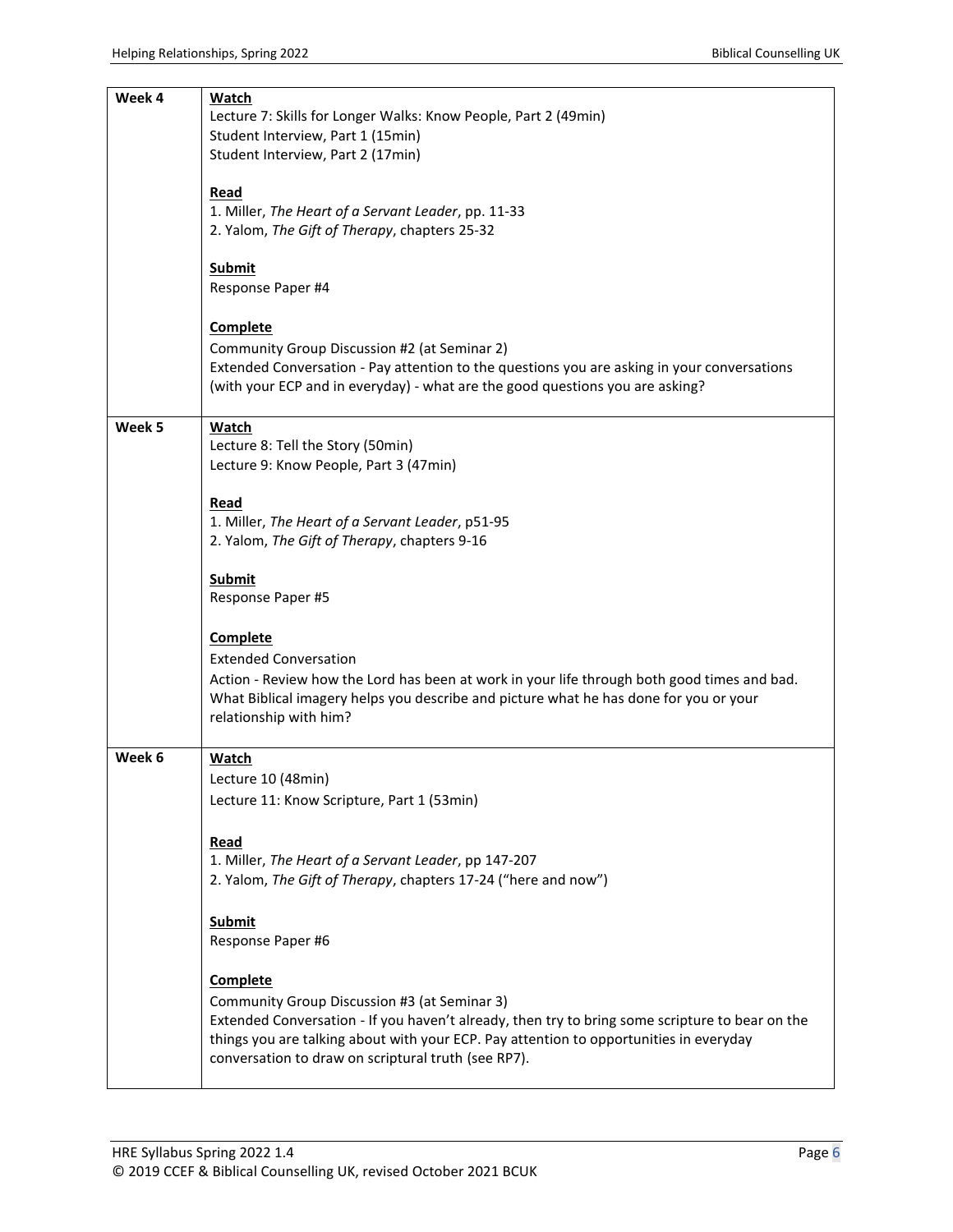| Week 7 | Watch                                                                                                                                                                                      |
|--------|--------------------------------------------------------------------------------------------------------------------------------------------------------------------------------------------|
|        | Lecture 12: Know Scripture, Part 2 (52min)<br>Lecture 13: Case Study 1: Helping Someone Who Is Stuck (53min)                                                                               |
|        |                                                                                                                                                                                            |
|        | Read<br>1. Miller, The Heart of a Servant Leader, pp 208-240 (persevering through conflict/change)                                                                                         |
|        | 2. Yalom, The Gift of Therapy, chapters 33-40                                                                                                                                              |
|        | <b>Submit</b>                                                                                                                                                                              |
|        | Response Paper #7                                                                                                                                                                          |
|        | <b>Complete</b>                                                                                                                                                                            |
|        | Extended Conversation - Pay attention to how well you are able to track with others in your                                                                                                |
|        | conversations. Are they able to track what you say back to them too (see RP8)?                                                                                                             |
| Week 8 | <b>Watch</b>                                                                                                                                                                               |
|        | Lecture 14: Case Study 2: Helping a Struggling Friend (59min)                                                                                                                              |
|        | Lecture 15: Know Scripture, Part 3 (46min)                                                                                                                                                 |
|        | Read                                                                                                                                                                                       |
|        | 1. Miller, The Heart of a Servant Leader, pp 241-271                                                                                                                                       |
|        | 2. Yalom, The Gift of Therapy, chapters 41-48                                                                                                                                              |
|        | <b>Submit</b>                                                                                                                                                                              |
|        | Response Paper #8                                                                                                                                                                          |
|        | <b>Complete</b>                                                                                                                                                                            |
|        | Community Group Discussion #4 (at Seminar 4)                                                                                                                                               |
|        | Extended Conversation - Ask the people you are talking with this week what things that have<br>been said or done in the past by others which were either helpful or unhelpful to them when |
|        | they were struggling with particular suffering or sins (see RP9).                                                                                                                          |
| Week 9 | Watch                                                                                                                                                                                      |
|        | Lecture 16: Case Study 3: Situation That Is Hard to Approach (55min)                                                                                                                       |
|        |                                                                                                                                                                                            |
|        | Read<br>1. Miller, The Heart of a Servant Leader, pp 272-305                                                                                                                               |
|        | 2. Yalom, The Gift of Therapy, chapters 49-56                                                                                                                                              |
|        | 3. CCEF blogs "What Not to Say to Those Who are Suffering" and "More Things Not to Say to                                                                                                  |
|        | Those Who are Suffering" (links in Canvas)                                                                                                                                                 |
|        | Submit                                                                                                                                                                                     |
|        | Response Paper #9                                                                                                                                                                          |
|        | <b>Complete</b>                                                                                                                                                                            |
|        | Extended Conversation - Ask your ECP for feedback on your conversations - what have they                                                                                                   |
|        | enjoyed and where have they seen you grow in skill?                                                                                                                                        |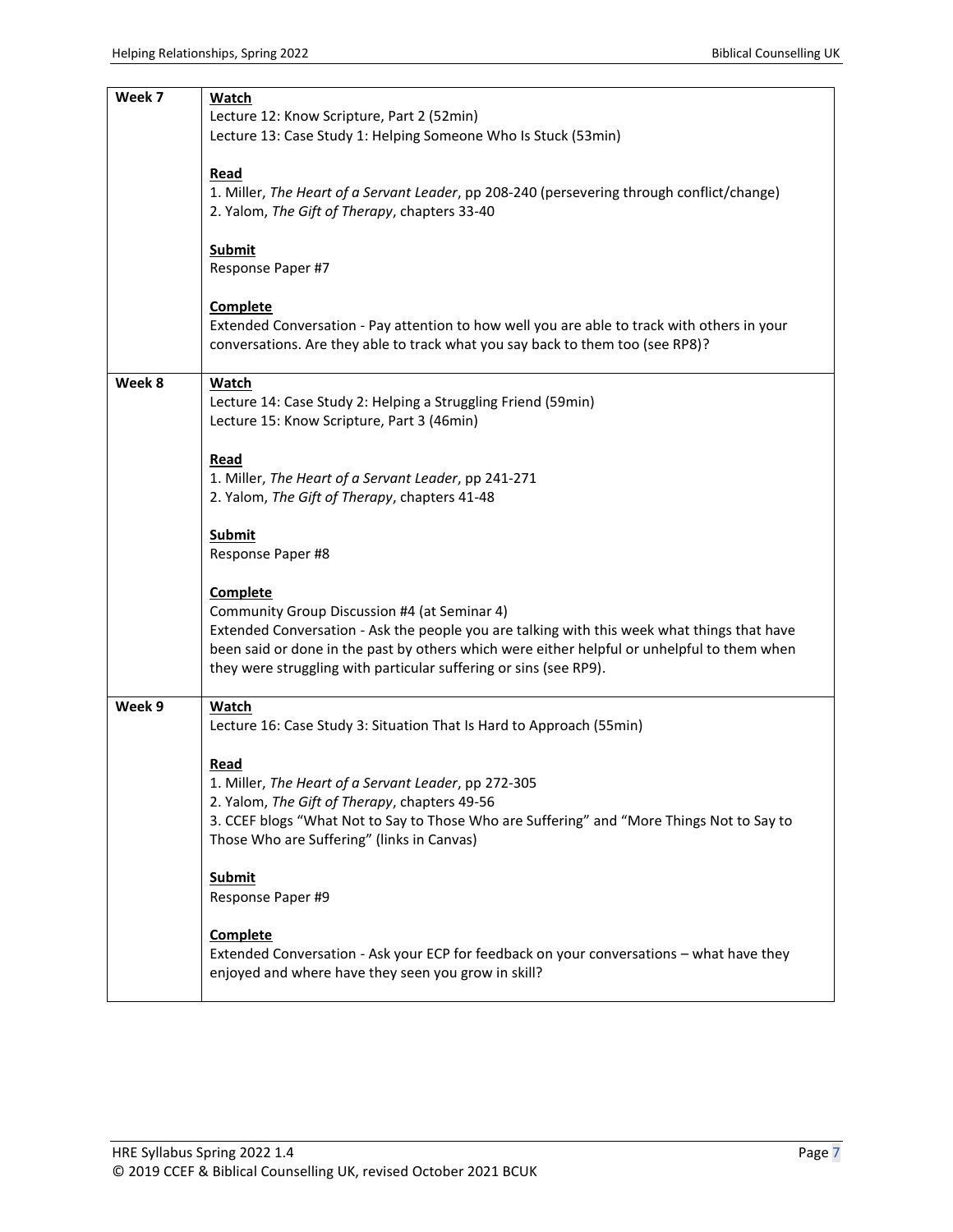| <b>Week 10</b> | <b>Watch</b>                                                                 |  |  |  |  |
|----------------|------------------------------------------------------------------------------|--|--|--|--|
|                | Lecture 17 (1hr 4min)                                                        |  |  |  |  |
|                | Lecture 18: Know Scripture, Part 4 (51min)                                   |  |  |  |  |
|                |                                                                              |  |  |  |  |
|                | Read                                                                         |  |  |  |  |
|                | Yalom, The Gift of Therapy, chapters 57-77                                   |  |  |  |  |
|                |                                                                              |  |  |  |  |
|                | <b>Submit</b>                                                                |  |  |  |  |
|                | Response Paper #10                                                           |  |  |  |  |
|                |                                                                              |  |  |  |  |
|                | Complete                                                                     |  |  |  |  |
|                |                                                                              |  |  |  |  |
|                | Community Group Discussion #5 (at Seminar 5)<br><b>Extended Conversation</b> |  |  |  |  |
|                |                                                                              |  |  |  |  |
|                |                                                                              |  |  |  |  |
| Week 11        | Watch                                                                        |  |  |  |  |
|                | Lecture 19: Student Interactions and Reading Reflections (1hr 1min)          |  |  |  |  |
|                | Lecture 20: Accumulate Wisdom (42min)                                        |  |  |  |  |
|                |                                                                              |  |  |  |  |
|                | Read                                                                         |  |  |  |  |
|                | Review the lecture notes and any reading not yet completed                   |  |  |  |  |
|                |                                                                              |  |  |  |  |
|                | <b>Submit</b>                                                                |  |  |  |  |
|                | Response Paper #11                                                           |  |  |  |  |
|                |                                                                              |  |  |  |  |
| Week 12        | <b>Review</b>                                                                |  |  |  |  |
|                | Review Final Exam Study Guide                                                |  |  |  |  |
|                |                                                                              |  |  |  |  |
|                | <b>Submit</b>                                                                |  |  |  |  |
|                | <b>Final Exam</b>                                                            |  |  |  |  |
|                | Feedback                                                                     |  |  |  |  |
|                |                                                                              |  |  |  |  |
|                |                                                                              |  |  |  |  |

# **Expectations for Assignments**

#### **1. Participation (10%)**

#### **Seminars and Community Group discussions (10%)**

You will be assigned to a community group that will meet during the seminars through the term. There will be rotating conveners for each group, but each person in the group should take ownership for the time together.

Participation in the group discussions is very important not only to you but to the others in your Community Group. Please therefore make every effort to join the seminars for this module. You are permitted to miss only one community group meeting during the course of the term. If this happens, please proceed as follows:

- Meet with someone in your own community and share with them what you are learning in the module. This meeting should be about one hour.
- Type up a summary of your meeting and email it to your RI via Canvas. Please indicate at the top of your paper that this is your one excused absence.
- Let your seminar tutor know that you will be absent in advance.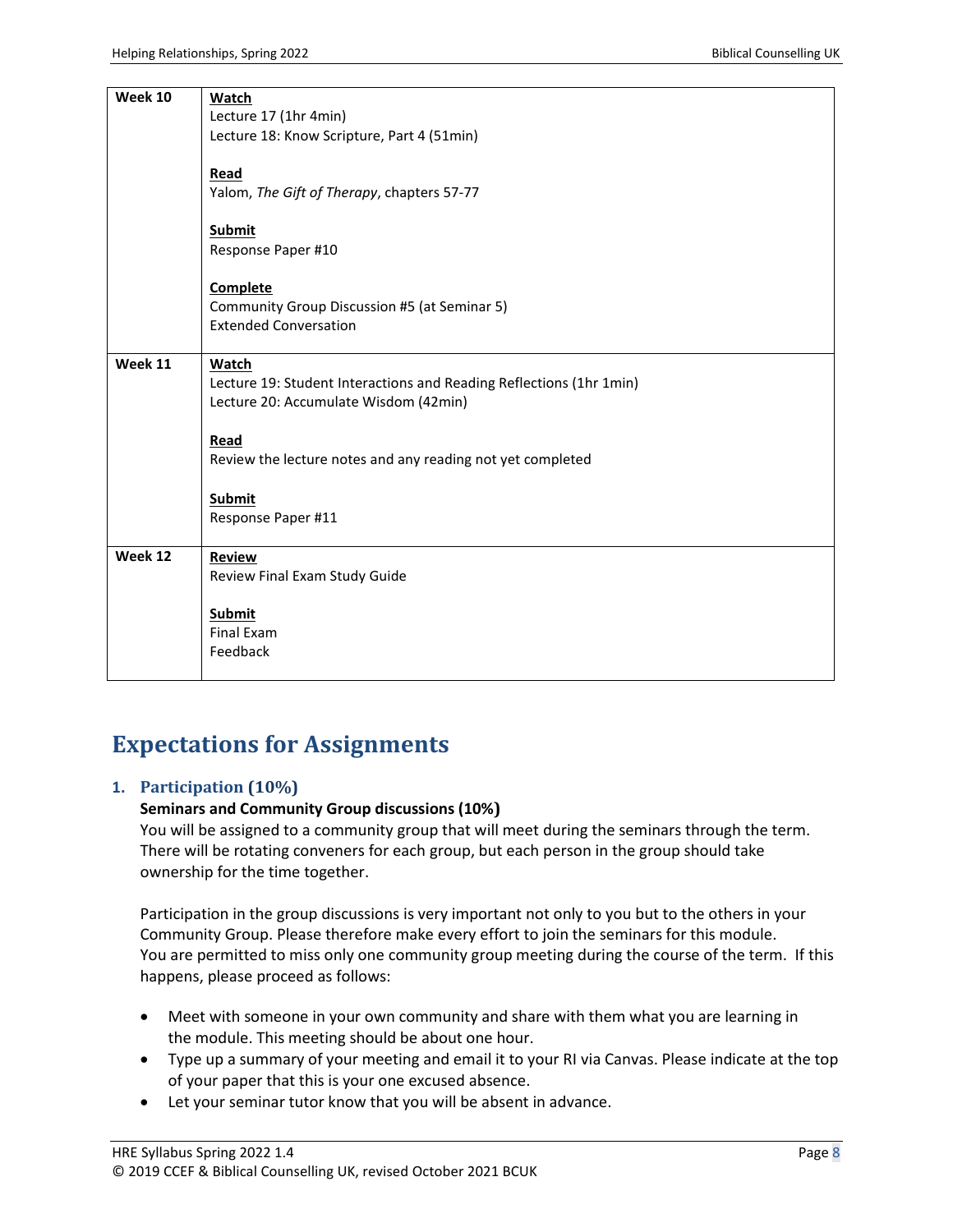#### **2. Weekly Response Papers (50%)**

Each week you will complete a response paper. Response papers have two parts each week of equal marks. They will include questions which:

- ask you what you have learnt from your reading how it is shaping your thinking and how you are applying it: have you grasped the core of what the author is trying to communicate? Is your writing humble and respectful if you disagree with the author? Are you interacting personally?
- ask you to reflect on your experiences and learning from both everyday conversations and conversations with your ECP
- ask you to develop your thinking and demonstrate your understanding and application of key concepts from the course.

Your response papers should show that you are *thoughtful* (by connecting elements from the lectures, the readings, and your own experiences) and show how you are *personally* and specifically applying the material.

#### **a. Extended conversation partner:**

• You will meet with someone for extended conversations throughout the module. This "extended conversation partner" should be an adult from your church. This is to ensure that you have a structure in place for accountability and safeguarding. If you wish to meet with someone outside of your church, you will need the written approval of your course tutor. We ask you not to meet with a member of your immediate family.

You could choose to meet with someone that you are already meeting with, but if so, do make sure you let the person know you are taking this course and that you would like their permission to write about your conversations as part of the course assignments. You will want their feedback as you bring some of the features of the course to your meetings with them.

If you are not currently involved in any suitable one-to-one pastoral meetings, then you will need to pursue someone who you think would be willing to meet with you to talk about places where they struggle or feel stuck. You could ask them something like this: "I am taking a course with Biblical Counselling UK which is about helping people in one-to one conversations. The course asks us to meet up with someone regularly throughout the course to help us grow in the things the course is teaching. Would you be willing to get together once a fortnight between now and the end of May, to talk about how your Christian life is going and any issues you might be interested in thinking through together. The idea would be that we work together as I try to implement some of the ideas from the course."

You will be writing about this particular relationship in some of your assignments throughout the course.

Please note: it is your responsibility to secure a conversation partner who can meet weekly. When securing this opportunity, you will want to ask them if they are able to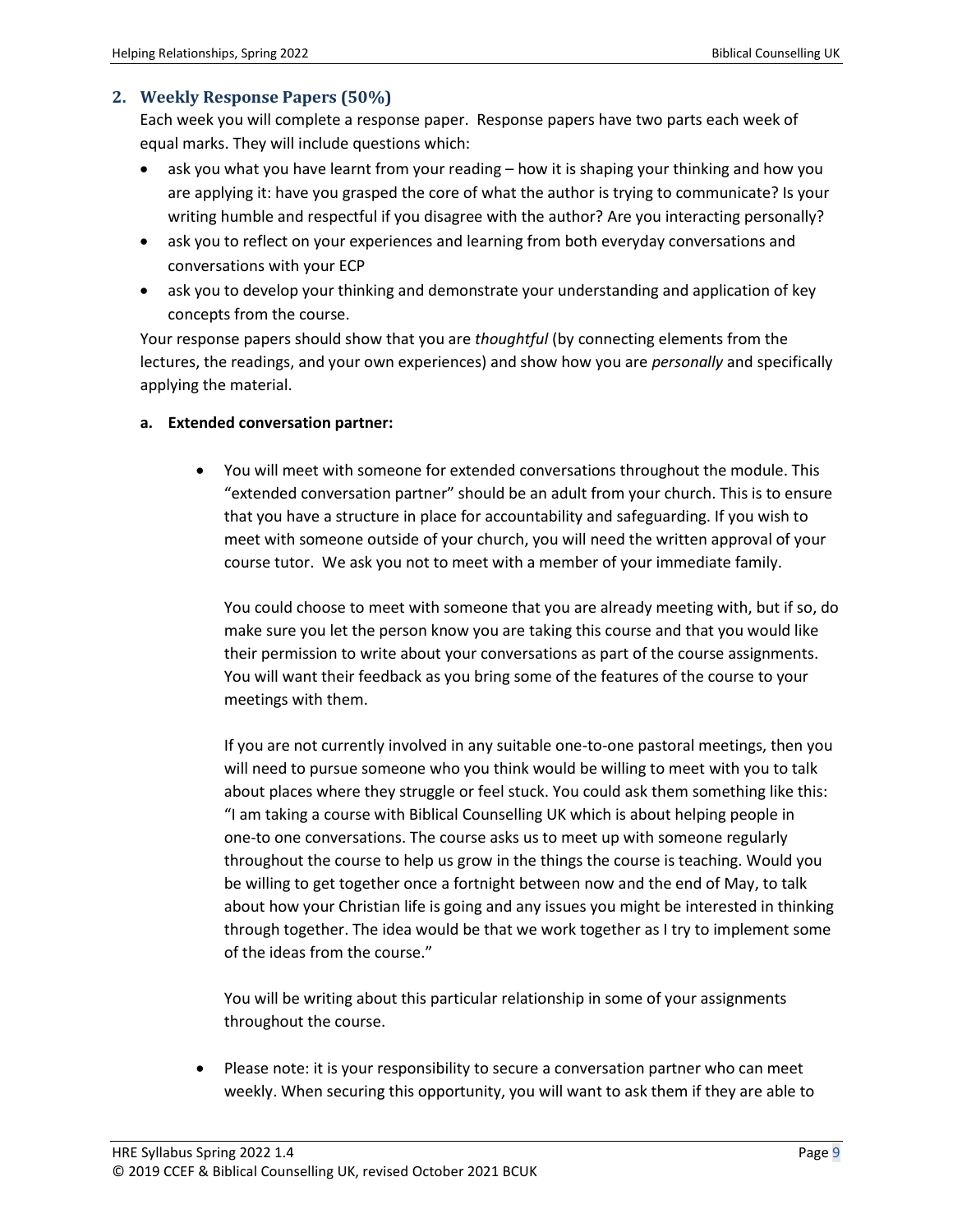commit to meeting with you throughout the duration of the module. We understand there are situations that arise that may hinder your weekly meetings, but these should be rare exceptions. If your conversation partner cancels your weekly time together, you are still expected to submit the required assignment regarding your time that week. You may use another intentional conversation as a substitute. This substitution is permitted only twice during the term. If your conversation partner continues to cancel, then you need to find a new person who can meet weekly.

• Obviously meeting face to face is much the best way to conduct these conversations and you will learn most from the experience by doing it that way. However, you should follow any social distancing regulations (if still relevant) and if that means a face-to-face meeting isn't possible, then you could substitute a video call meeting.

#### **b. Action Item**

Most weeks you will be asked to engage in a particular type of conversation or have a particular focus for your conversations. This will not only give you some direction for conversations with your ECP, but will push you to apply your learning into practice, and prepare you for answering the RP the following week. Action items will give you the opportunity to grow in your practice of moving toward people, coming to know them better, and helping them to know God and his promises for them. You will experience how the Lord uses you with your unique strengths and weaknesses to care for people; you will be able to share those experiences with one another and apply the methods highlighted in the lectures and readings.

#### **3. Final Exam (40%)**

You will have three hours for your final exam. You are not allowed any notes, but will be allowed a bible for the purpose of looking up any references you wish to make. It will consist of short answer and essay questions, covering the important themes and concepts of the class. A study guide will be provided before the end of the term, along with instructions on taking the exam.

You have two weeks in which to complete this assignment, from when the exam is made available to the due date given.

If you need to sit the final exam early (e.g. because of holiday arrangements), please contact **courses@biblicalcounselling.org.uk** to request early access to the exam. Your revised due date will be two weeks after you are given access to the exam.

### **Assignment Format**

- 1. All submitted papers/projects should be typed, **12-point font, in a legible font (Times New Roman, Calibri or Cambria), 2.5cm margins, and double-spaced** unless indicated otherwise in the specific assignment directions.
- 2. Assignments should be uploaded in Canvas by the assigned due date.
- 3. Papers should be submitted with one of the following file extensions: doc or docx. This format ensures that your Recitation Instructor will be able to open it.
- 4. Pay careful attention to word count requirements.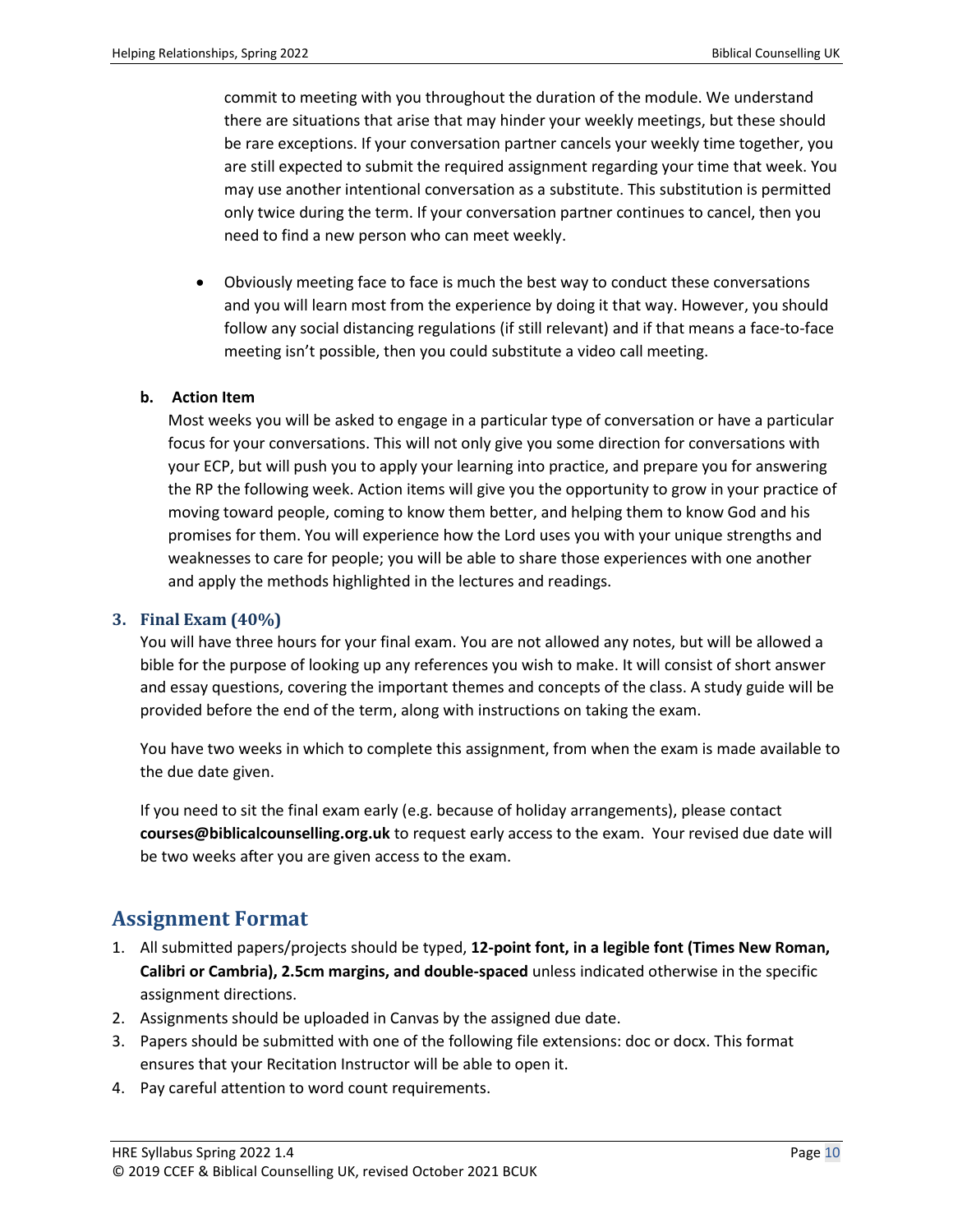- 5. Please type your **name and word count and the assignment name** (e.g. Response Paper #1) at the top of the first page of the assignments that you submit. (These details do not count toward word count, nor do footnotes.)
- 6. Please note that you may be downgraded for not adhering to these guidelines.
- 7. All assignments will always come from the syllabus or Canvas. Recorded lecturers may mention additional assignments, but if they are not in your syllabus, they are not assigned.

### **Assignment weighting**

- Weekly response papers 50%
- Final exam 40%
- **Participation** 10%

### **Grading Rubrics**

### **Weekly Response Papers**

The goal of the response papers for this class is for students to be personal and thoughtful in applying the class lectures, readings and discussion to their personal relationships.

- Personal means to be affected by the information presented to you, either through lecture or reading. Being personal is not simply amassing information, but it is processing and responding to the information.
- Thoughtful includes synthesising material, making connections to other lectures, offering creative, useful and summary metaphors, seeing parts and the whole, making connections to Scripture, keeping the general direction of the course in view, etc.

Your Weekly Response papers will be graded using the following general criteria:

- Clear writing with no significant grammar or spelling errors is expected. Poorly written papers will be reduced in grade accordingly.
- Assignment is complete all required elements specified for that week are included. Points will be deducted for missing elements.
- Writing: evidence of thoughtful, personal interaction with the various elements in the assignment; not a rushed, "stream of consciousness" response that lacks depth.
	- $\circ$  Everyday conversations: Are you having thoughtful interactions throughout the week, and is there evidence of continued growth as the term progresses?
	- $\circ$  Course content responses: Have you interacted thoughtfully with the content of the lecture and lecture notes; are you asking questions that demonstrate you are thinking about the content and how to apply it personally?
	- $\circ$  Reading Responses: have you identified things in the reading that grabbed your attention? Does your writing show that you grasp the core of what the author is trying to communicate? Are you able to find what is provocative and useful in the reading? Are you interacting personally, and is the writing humble and respectful if you disagree with the author?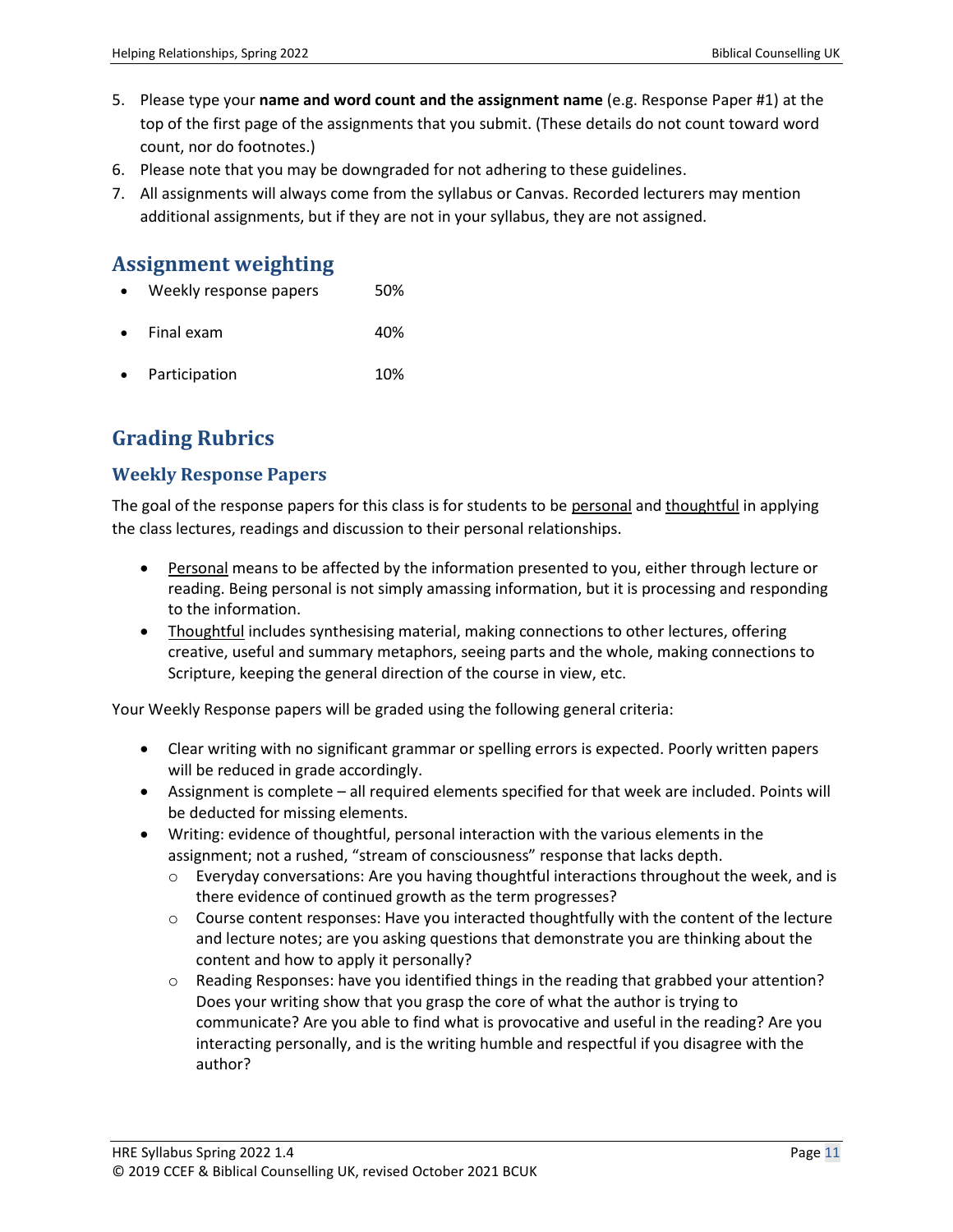# **Grading**

There are two main reasons for providing grades for your work in the certificate course. The first is to provide some feedback about how you have done. We trust it helps to have a sense of the standard of your work and changes that may happen over time. The second purpose is to provide some measure of accountability. Taking a course for credit challenges you to put in the time and effort needed to produce good quality thinking and work. All of our lives and all our ministry depends upon growing wisdom. We trust getting grades is one way of helping encourage us toward the effort that is needed for that growth.

Yet grading brings dangers too – it can foster a sense of competitiveness or a fear of failure. So do be praying for godly attitudes. It may help to remember that humility and a willingness to admit ignorance and a desire to grow in knowledge, wisdom, and love (James 1:5; Matt. 5:3) are hallmarks of authentic faith.

In many ways grading is simply a means of helping you maintain the ambitions that led you to register in the first place.

| <b>Grade Letter</b> | <b>Percentage Score</b> | <b>Grade Definition</b>            |             |
|---------------------|-------------------------|------------------------------------|-------------|
| A                   | $85\% - 100\%$          | <b>Excellent to</b><br>Outstanding |             |
| $A -$               | 70%-84%                 |                                    |             |
| $B+$                | $66\% - 69\%$           | Good to Very Good                  | <b>PASS</b> |
| B                   | $63\% - 65\%$           |                                    |             |
| B-                  | 60%-62%                 |                                    |             |
| $C+$                | $55\% - 59\%$           | Satisfactory                       |             |
| $\mathsf{C}$        | $50\% - 54\%$           |                                    |             |
| $C-$                | $40\% - 49\%$           | Sufficient                         |             |
| D                   | $35\% - 39\%$           | Unsatisfactory                     |             |
| E                   | $30\% - 34\%$           |                                    | <b>FAIL</b> |
| F                   | $0 - 29%$               | Unsatisfactory                     |             |

### **Grade Scheme**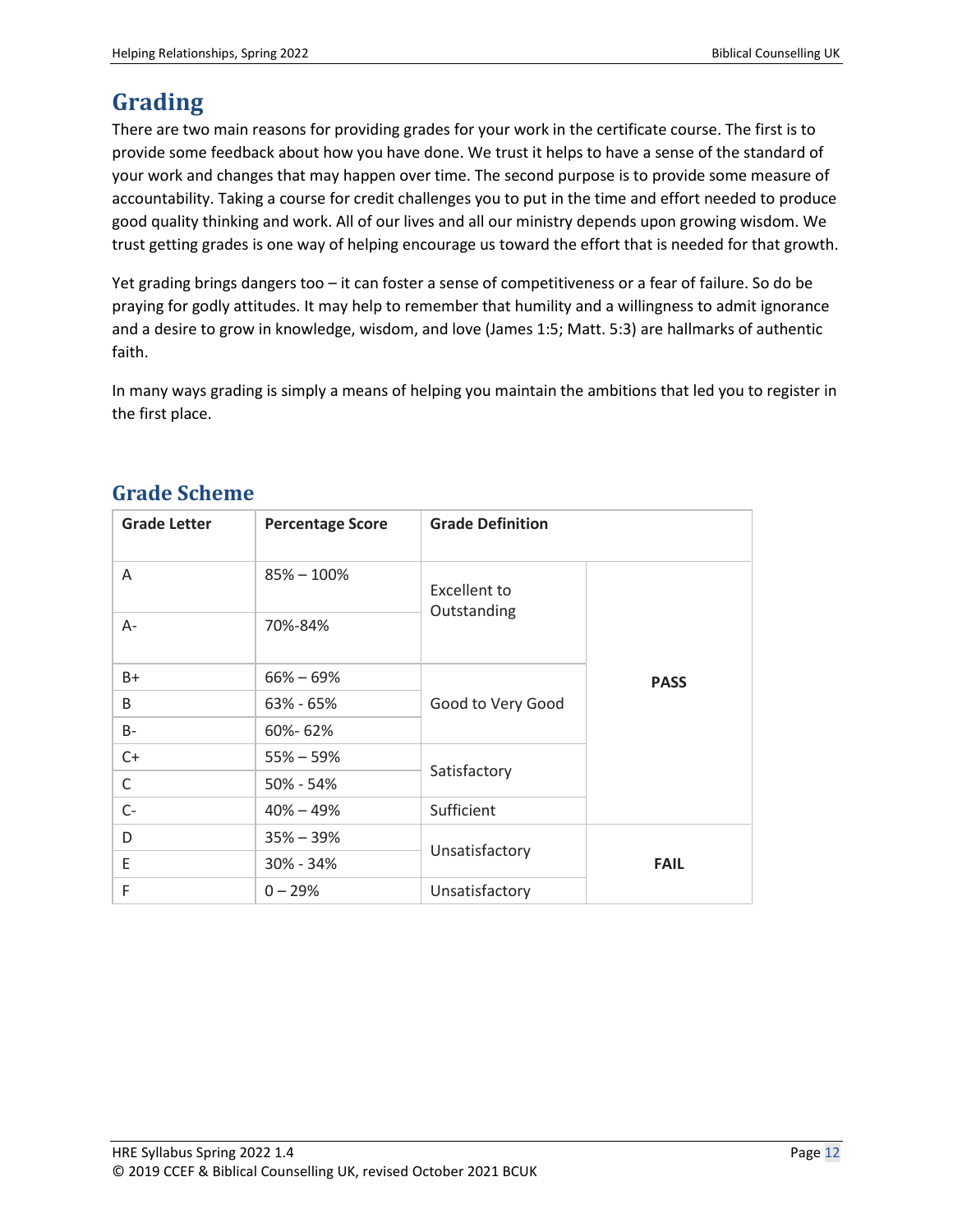### **Letter Grade Reference Table**

This table provides a general guide what is expected in the various assignments, and the meaning of letter grades; not every element will apply to every assignment.

| <b>Grade and</b>                                                        | A                                                                                                                                                                                                                                                                                                                         | B                                                                                                                                                                                                                            | C                                                                                                                                                                                                                     |
|-------------------------------------------------------------------------|---------------------------------------------------------------------------------------------------------------------------------------------------------------------------------------------------------------------------------------------------------------------------------------------------------------------------|------------------------------------------------------------------------------------------------------------------------------------------------------------------------------------------------------------------------------|-----------------------------------------------------------------------------------------------------------------------------------------------------------------------------------------------------------------------|
| <b>Overall</b>                                                          |                                                                                                                                                                                                                                                                                                                           |                                                                                                                                                                                                                              |                                                                                                                                                                                                                       |
| <b>Meaning</b>                                                          | You added dimensions to your<br>work that went above the<br>required assignment, reflecting a<br>high level of personal<br>engagement and commitment to<br>growth and change.                                                                                                                                             | You successfully fulfilled the<br>requirements of the assignment,<br>demonstrating a satisfactory level<br>of personal engagement and<br>commitment to growth and<br>change.                                                 | You missed some important<br>aspects of the assignment or did<br>not fulfill the important aspect of<br>the assignment. Paper lacked<br>personal engagement and<br>commitment to growth and<br>change.                |
| <b>Discussion</b>                                                       | Discussion is insightful,<br>thorough, and interesting,<br>demonstrating careful,<br>thoughtful reflection and self-<br>analysis; written with a high<br>level of personal engagement.<br>Student's reflection, proposed<br>actions, and application of<br>biblical and theological themes<br>are edifying to the reader. | Discussion is interesting, reflecting<br>a satisfactory level of reflection and<br>self-analysis, but may lack depth or<br>personal engagement. Student's<br>reflection and plan are encouraging<br>to the reader.           | Discussion is interesting but lacks<br>depth in reflection and self-<br>analysis. Personal engagement is<br>weak or non-existent with little or<br>no evidence of commitment to<br>change and growth.                 |
| <b>Self-Analysis</b>                                                    | Demonstrates a clear<br>understanding and identification<br>of personal strengths and areas<br>for growth and a strong<br>commitment to personal growth<br>and change in these areas.                                                                                                                                     | Demonstrates understanding of<br>personal strengths and areas for<br>growth, but may not evidence a<br>strong commitment to growth and<br>change.                                                                            | Does not clearly evidence<br>understanding of personal<br>strengths and areas for growth.<br>Lacks commitment to growth and<br>change.                                                                                |
| <b>Understanding</b>                                                    | Personal reflection<br>demonstrates thorough<br>understanding of and ability to<br>apply the concepts presented in<br>class and assigned readings.                                                                                                                                                                        | Demonstrates adequate<br>understanding of the material and<br>ability to apply concepts.                                                                                                                                     | Demonstrates partial or no<br>understanding of the material;<br>student is unable to apply<br>concepts.                                                                                                               |
| Biblical/<br><b>Theological</b><br><b>Application</b>                   | Discussion evidences a<br>developed theology in midst of<br>strengths and areas of growth.<br>Insights are connected with a<br>Biblical perspective that<br>evidences understanding of<br>heart motives, struggles, desires<br>and strongholds.                                                                           | Discussion may not evidence a<br>developed theology; or insights<br>may not be connected with a<br>Biblical perspective; may not<br>evidence the ability to connect<br>heart motives, struggles, desires<br>and strongholds. | Discussion shows little evidence of<br>understanding of<br>Biblical/theological themes in<br>relation to personal change and<br>growth; inability to connect heart<br>motives, struggles, desires and<br>strongholds. |
| Grammar,<br>Mechanics,<br>Spelling, and<br>Sentence<br><b>Structure</b> | Paper demonstrates clear<br>understanding of class<br>instructions. Paper is well-<br>organised and flows well. Clear<br>writing with no grammar or<br>spelling errors.                                                                                                                                                   | Student did not follow some of the<br>instructions for the paper. Paper is<br>organised but could flow more<br>smoothly. Clear writing with<br>minimal grammar or spelling<br>errors.                                        | Student did not follow instructions.<br>Paper is unorganised or does not<br>flow well. Multiple grammar or<br>spelling errors. Mechanics get in<br>the way of clarity.                                                |